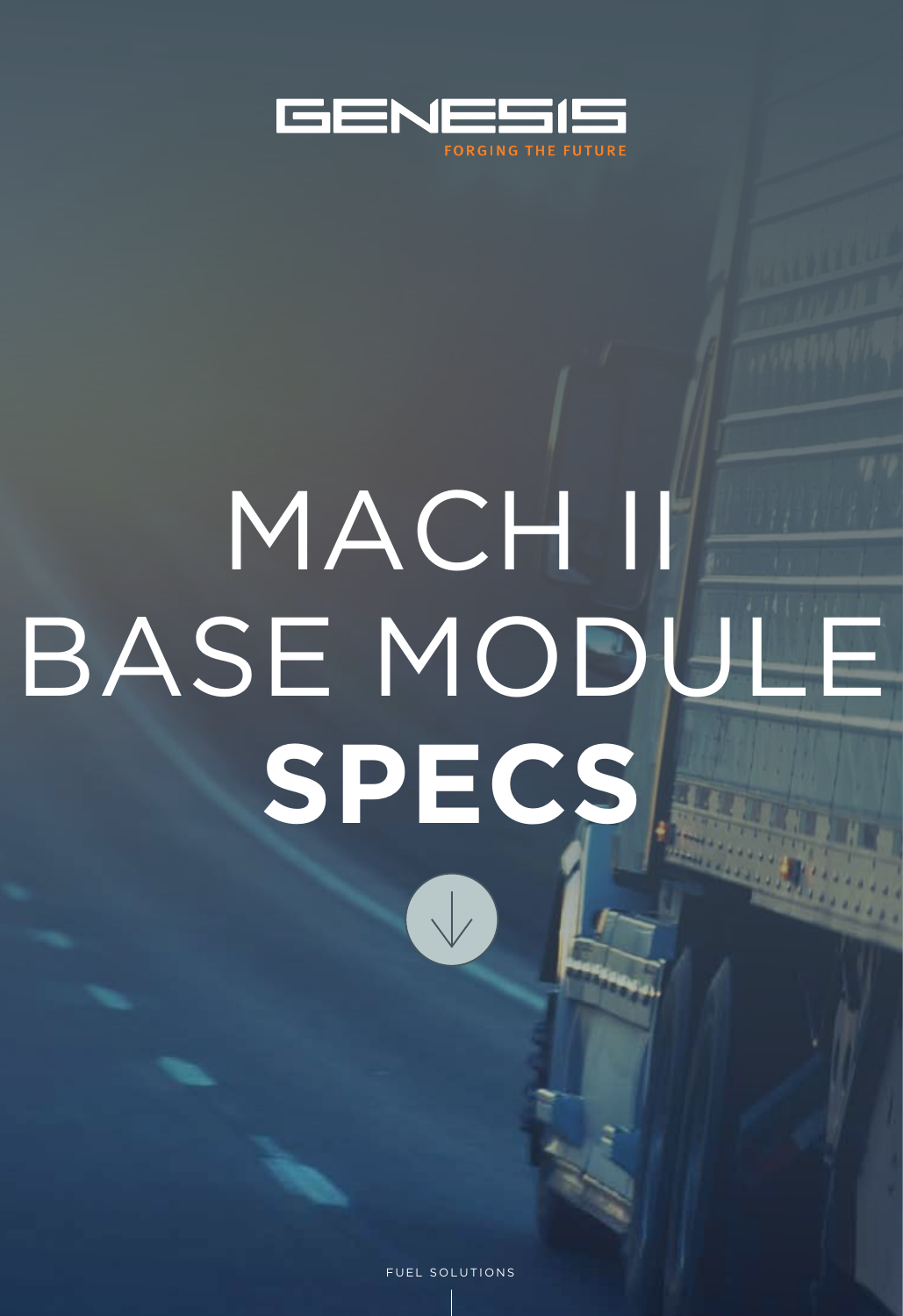

### XL 105 77 45 31 001 KOCKÒN M2 XL 105 BASE module

### Recommended Applications

DAF, MAN, VOLVO, MERCEDES: all models IVECO: Stralis, EuroStar, EuroTec, Trakker, EuroTrakker, EuroCargo with metal fuel tanks RENAULT: Premium, Magnum, Midlum with metal fuel tanks

### Technical Specifications





### SB 105 77 45 21 001 KOCKÒN M2 sb 105 BASE module

Recommended Applications DAF, MAN, VOLVO, MERCEDES: all models IVECO: Stralis, EuroStar, EuroTec, Trakker, EuroTrakker, EuroCargo with metal fuel tanks RENAULT: Premium, Magnum, Midlum with metal fuel tanks

### Technical Specifications





# ULTIMATE 105

77 45 11 001 KOCKÒN M2 ultimate 105 BASE module

### Recommended Applications

DAF, MAN, VOLVO, MERCEDES: all models IVECO: Stralis, EuroStar, EuroTec, Trakker, EuroTrakker, EuroCargo with metal fuel tanks RENAULT: Premium, Magnum, Midlum with metal fuel tanks

Technical Specifications





XL 80 77 45 36 001 KOCKÒN M2 XL 80 BASE module

Recommended Applications SCANIA: all models JOHN dEERE: 5000-6000 MASSEY FERGUSON: 4292 hd

### Technical Specifications





# SB 80

77 45 26 001 KOCKÒN M2 SB 80 BASE MODULE

Recommended Applications SCANIA: all models JOHN dEERE: 5000-6000 MASSEY FERGUSON: 4292 hd

Technical Specifications





# ULTIMATE 80

77 45 16 001 KOCKÒN M2 ultimate 80 BASE module

Recommended Applications SCANIA: all models JOHN dEERE: 5000-6000 MASSEY FERGUSON: 4292 hd

Technical Specifications

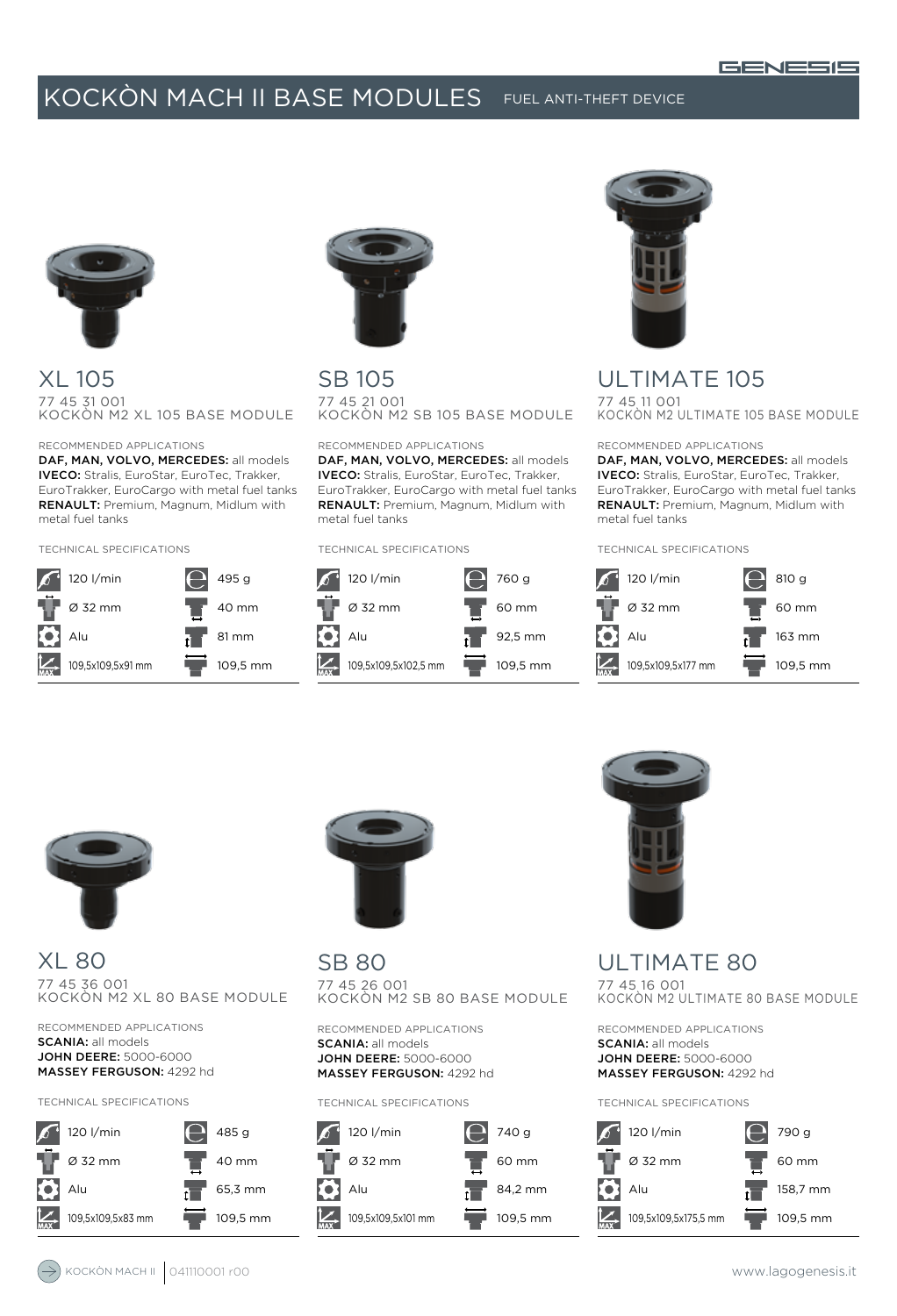

# SB/C FE 60 TK 77 45 26 007 KOCKÒN SB/C FE 60 TK BASE module

Recommended Applications THERMOKING: reefer trailers INTER: 7600

### Technical Specifications





SB/C 85 BI2P 77 45 21 005 KOCKÒN SB/C 85 BI2P BASE module

Recommended Applications THERMOKING: reefer trailers IVECO: Eurocargo 6, Stralis 3rd tank in plastic JCB, TEREX, Kramer 880

### Technical Specifications





# XL FE M80X2 77 45 37 002 KOCKÒN xl FE M80X2 BASE module

Recommended Applications 80 mm ext. threaded neck.

### Technical Specifications





SB 84 BE 77 45 25 001 KOCKÒN SB 84 BE BASE module

Recommended Applications FREIGHTLINER

### Technical Specifications





SB FI 105 77 45 26 002 KOCKÒN SB FI 105 BASE module

Recommended Applications IVECO: Crossway

### Technical Specifications





# ULTIMATE FE M80X2

77 45 17 001 KOCKÒN ULTIMATE FE M80X2 BASE module

Recommended Applications 80 mm ext. threaded neck.

Technical Specifications

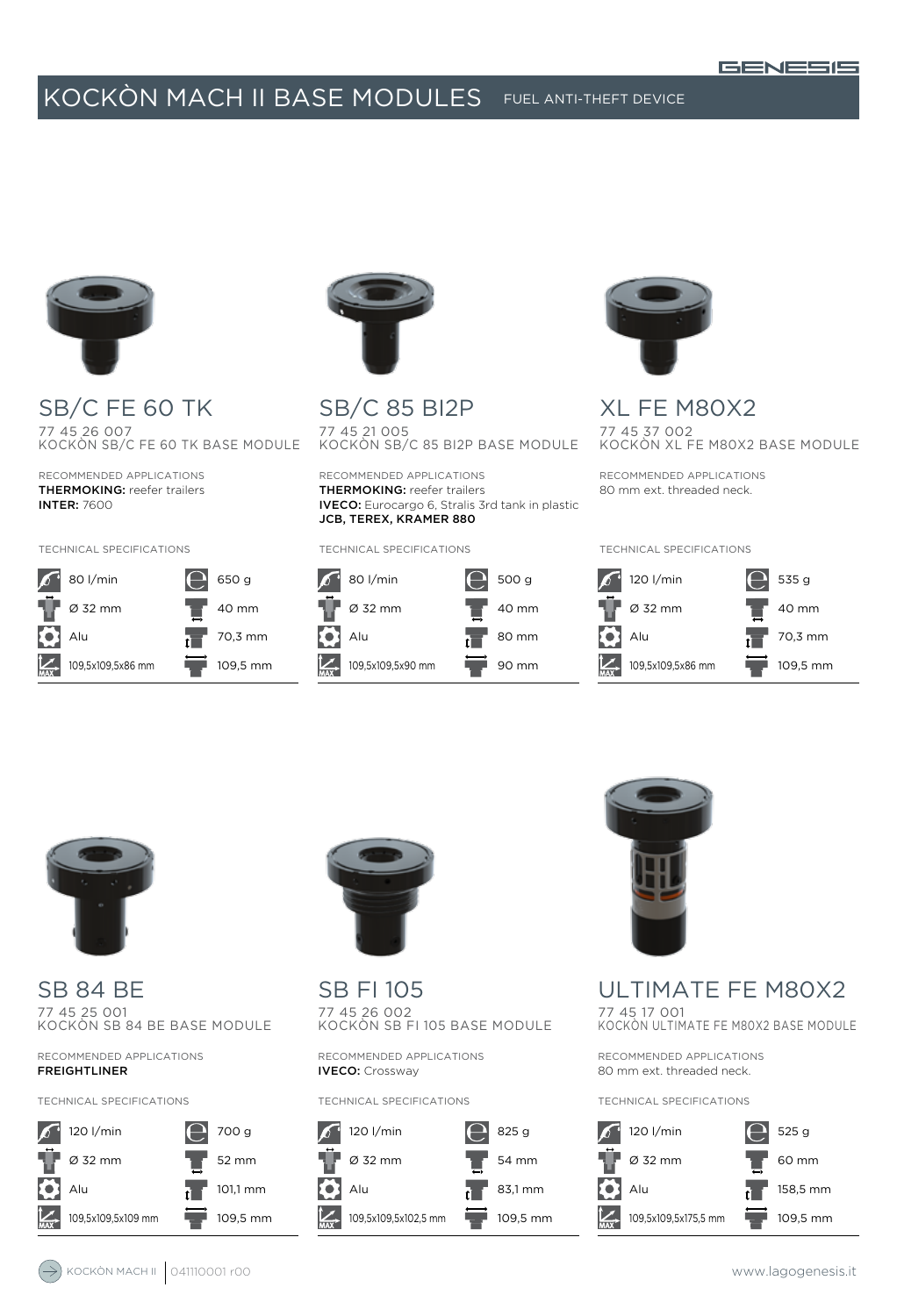

XL FE 90/3.5" 77 45 37 001 KOCKÒN XL FE 90/3.5" BASE MODULE

Recommended Applications KENWORTH: T600/T800 North American Tank Types: (i.e. International eagle 9600)

Technical Specifications





ULTIMATE FE 90/3.5" 77 45 17 003

KOCKÒN ULTIMATE FE 90/3.5" BASE MODULE

Recommended Applications KENWORTH: T600/T800 North American Tank Types: (i.e. International eagle 9600)

### Technical Specifications





### SB BI3P EX 235 77 45 22 001 KOCKÒN SB BI3P EX 235 BASE MODULE

Recommended Applications KOBELCO: EX235,EX 215 IVECO: Stralis 3rd tank in plastic JBC, TEREX

Technical Specifications





### XL 80 S.PLA 77 45 36 002 KOCKÒN XL 80 S.PLA BASE module

Recommended Applications CARRIER, KRONE, FENDT 824, KRAMER 1150

Technical Specifications





# XL 105 B SETRA

77 45 31 002 KOCKÒN XL 105 B SETRA BASE MODULE

Recommended Applications setra bus

### Technical Specifications





# XL 105 B ATEGO

77 45 31 003 KOCKÒN XL 105 B ATEGO BASE MODULE

Recommended Applications MERCEDES: Atego

Technical Specifications